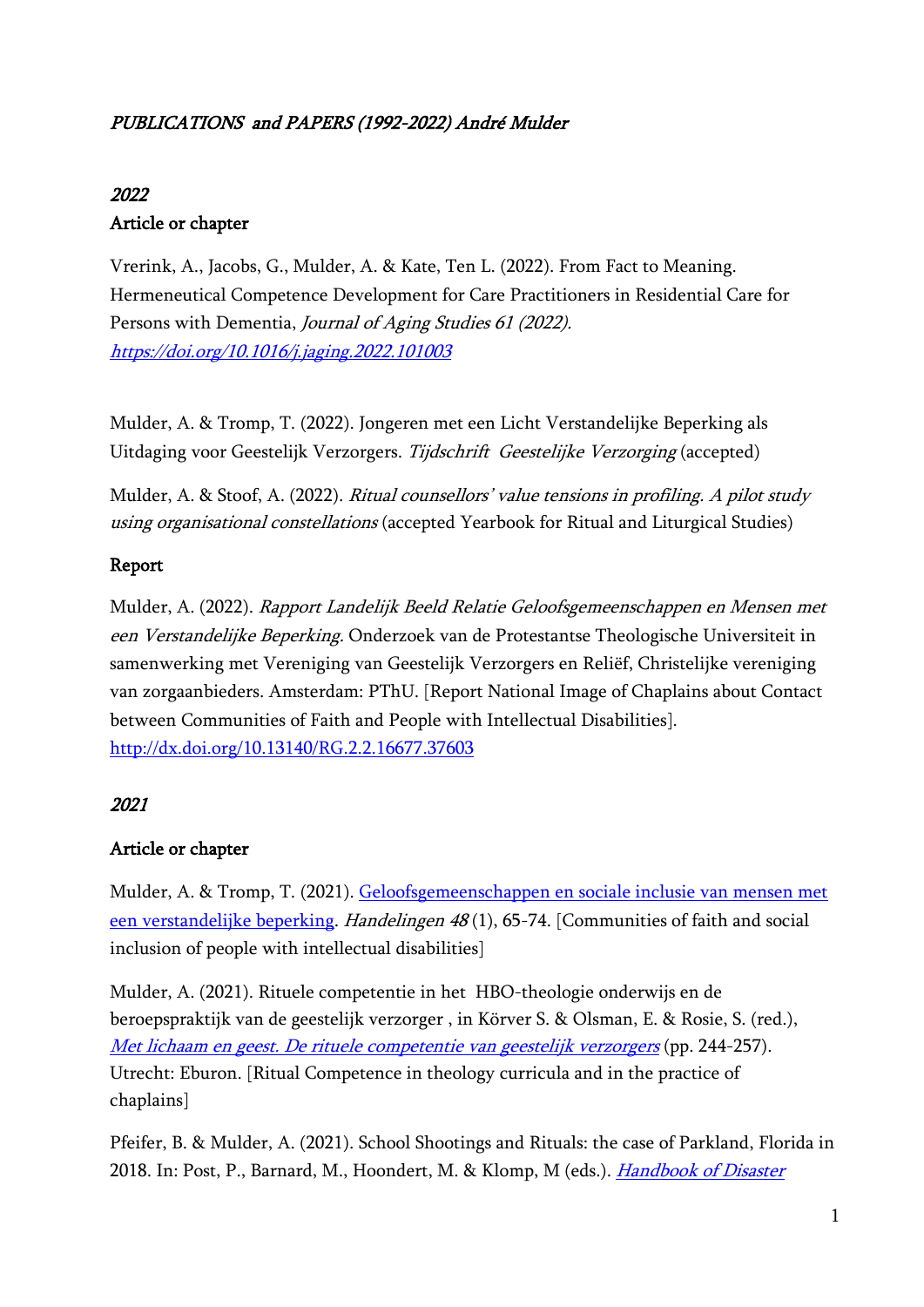[Ritual. Multidisciplinary perspectives, cases and themes](https://www.peeters-leuven.be/pdf/9789042946491.pdf) (pp. 281-296). Leuven, Paris, Bristol CT: Peeters Publishers.

### Report

Mulder, A. (2021). Rapport Handelingsverlegenheid rond LVB'ers Team GV. Voorbereiding van een ontwikkeltraject. Amsterdam: PThU. [Report Acting Shiness with regard to People with Minor Intellectual disabilities.] <http://dx.doi.org/10.13140/RG.2.2.25729.38244/1>

Schuhmann, C., Mulder, A. & Stoutjesdijk, M. (2021). Valideringsonderzoek onderzoeksagenda Geestelijke Verzorging. Op weg naar een onderzoeksagenda voor het domein geestelijke verzorging. 2021-2025. Utrecht/Zwolle/Tilburg: UvH, Windesheim. (Onderzoek in opdracht van de Commissie Wetenschap van de VGVZ). [Validation research of a research agenda for chaplaincy 2021-2025]. <http://dx.doi.org/10.13140/RG.2.2.24690.63682>

Schuhmann, C., Mulder, A. & Körver, S. (2021). Door de bomen het bos leren zien. Landelijke Onderzoeksagenda Geestelijke Verzorging. Utrecht/ Zwolle/ Tilburg: UvH/ Windesheim/UCGV. (Adviesrapport voor het bestuur van de VGVZ). [To see the woods for the trees. National research agenda spiritual care 2021-2025. Start version] <http://dx.doi.org/10.5281/zenodo.5579103>

# 2020

#### Article or chapter

Lafrarchi, N., Renkema, E. & Mulder, A. (2020). Kwetsbaarheid als kracht bij interlevensbeschouwelijk onderwijzen en leren. Narthex 20 (4), 51-58

Mulder, A. (2020). You can talk about your cat, but you can also talk about your God. Witnessing in hermeneutical-communicative worldview education. Religious Education <https://doi.org/10.1080/00344087.2020.1821302>

#### 2019

#### Book

Mulder, A. & Van den Berg, B. (2019), [Learning for Life. An Imaginative Approach to](https://wipfandstock.com/9781532676864/learning-for-life/) [Worldview Education in the Context of Diversity.](https://wipfandstock.com/9781532676864/learning-for-life/) Eugene: Wipf & Stock. (148 p.)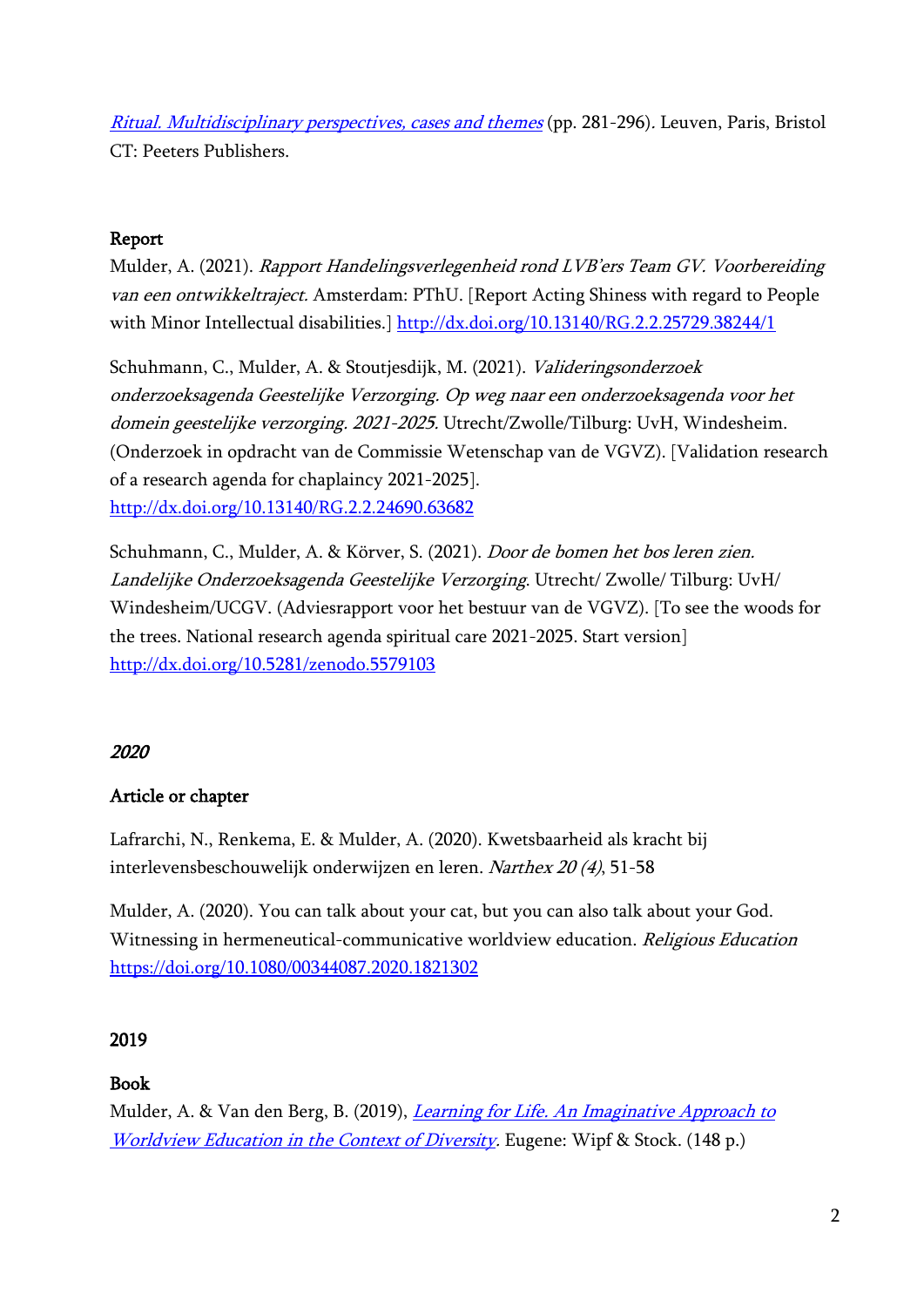### Article or chapter

Mulder, A. & Berg, B. van den (2019). Learning for Life. A Hermeneutical-Communicative Model for Worldview Education and White Normativity. Religious Education; <https://doi.org/10.1080/00344087.2019.1602465>

Renkema, E., Mulder, A. & Barnard, M. (2019) Dutch Cooperation Schools as Democratic Communities: A Constructive Perspective from Dewey's View on Democracy in Education, Religious Education.<https://doi.org/10.1080/00344087.2018.1525979>

Renkema, E., Mulder, A. & Barnard, M. (2019). Dialog in Religious Education at a Dutch Cooperation School. A Pilot Study. Religion and Education. <https://doi.org/10.1080/15507394.2019.1626210>

Renkema, E., Beemsterboer, M., Kopmels, T, & Mulder, A. (2019). God en school: afscheid nemen en opnieuw beginnen. Didcatiefonline. [https://didactiefonline.nl/blog/blonz/god-en](https://didactiefonline.nl/blog/blonz/god-en-school-afscheid-nemen-en-opnieuw-beginnen)[school-afscheid-nemen-en-opnieuw-beginnen.](https://didactiefonline.nl/blog/blonz/god-en-school-afscheid-nemen-en-opnieuw-beginnen)

### Paper

A. Mulder (2019) Learning for life. An imaginative approach to worldview education. ETEN conference University of Vic -Spain, 26-28 April 2019.

A. Mulder (2019) You can talk about your cat, but you can also talk about your God: Witnessing in hermeneutical-communicative worldview education. The 2019 Religious Education Association Annual Meeting in Toronto-Canada, 1-3 November 2019.

# 2018

#### Article or chapter

Mulder, A. (2018) [Meeting Metalheads: Encountering the Stranger as a Hermeneutical and](https://brill.com/view/journals/jyt/17/1/article-p21_21.xml)  [Spiritual Exercise,](https://brill.com/view/journals/jyt/17/1/article-p21_21.xml) Journal of Youth and Theology 17, 21-39

Mulder, A. (2018) Profound Labour. World View Communication in Social Work, Fórum Sociální Práce 2, 56-66; [https://forumsocialniprace.ff.cuni.cz/wp](https://forumsocialniprace.ff.cuni.cz/wp-content/uploads/sites/10/2018/10/Andre_Mulder_56-66.pdf)[content/uploads/sites/10/2018/10/Andre\\_Mulder\\_56-66.pdf](https://forumsocialniprace.ff.cuni.cz/wp-content/uploads/sites/10/2018/10/Andre_Mulder_56-66.pdf)

Renkema, E., Mulder, A. & Barnard, M. (2018). Religious Education and Celebrations in a Dutch Cooperation School, Religion & Education. London: Routledge. <https://doi.org/10.1080/15507394.2017.1416886>

# Paper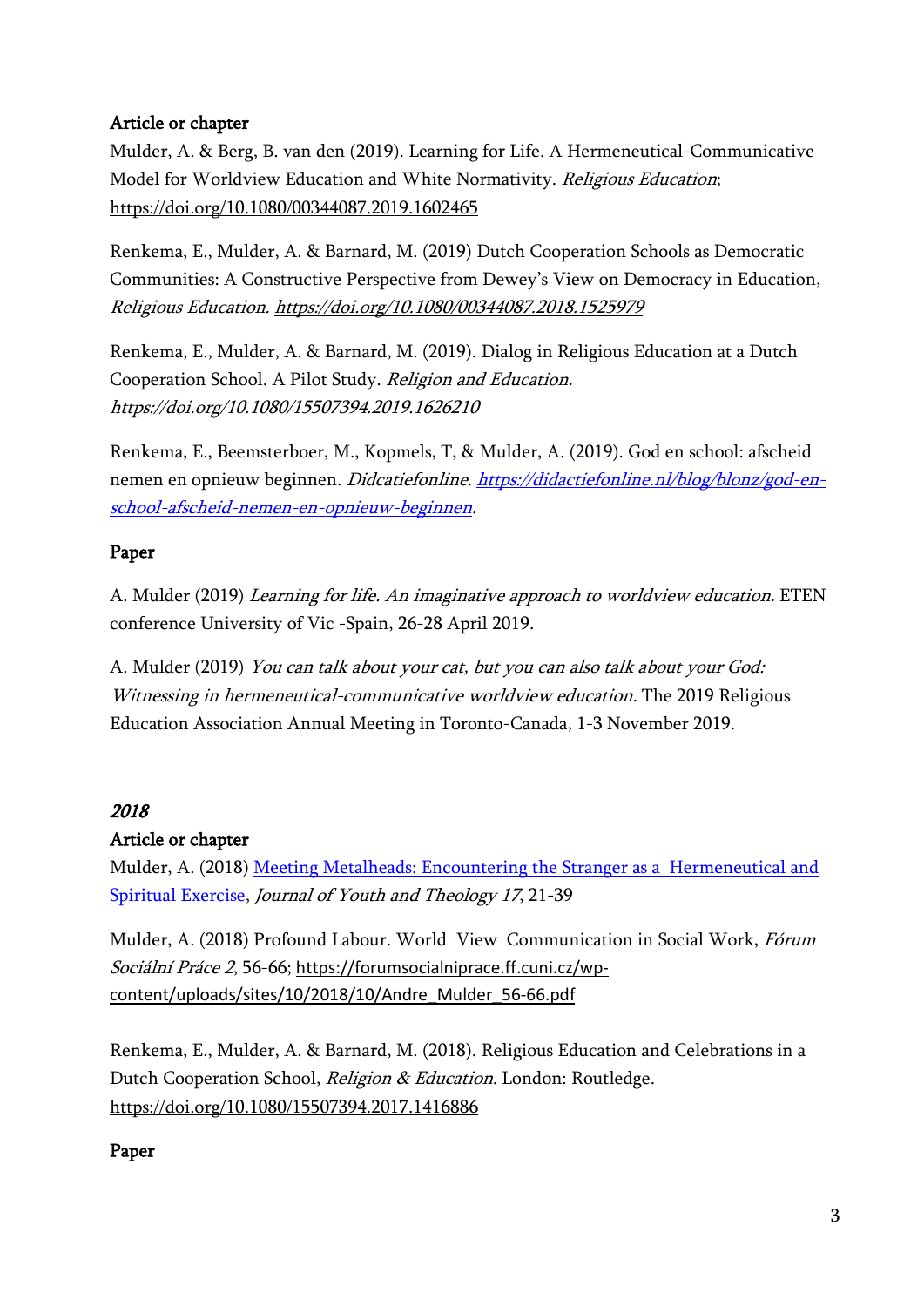Mulder, A. & Van den Berg, B. (2018) Learning for Life. An imaginative approach to worldview education and white normativity. The 2018 Religious Education Association; Annual Meeting in Reston-Washington, November 2-4 2018.

### 2017

#### Book

Berg, B. van den & Mulder, A. (red.) (2017). Leren van betekenis. Dialogisch levensbeschouwelijk onderwijs op negen basisscholen. Utrecht: Marnix Academie (159 p.) [Meaningful learning. Dialogical world view education at nine primary schools]

#### Article or chapter

Berg, B. van den & Mulder, A. (2017). Leren voor het leven. Een hermeneutischcommunicatief perspectief op levensbeschouwelijke vorming van leerlingen in het basisonderwijs. In: Berg, B. van den & Mulder, A. (red.), Leren van betekenis. Dialogisch levensbeschouwelijk onderwijs op negen basisscholen (pp. 18-49). Utrecht: Marnix Academie. [Learning for life. A hermeneutical-communicative perspective on word view education of students in primary schools]

Mulder, A. & Berg, B. van den (2017). Empirische observaties bij het project Leren voor het leven. In: Berg, B. van den & Mulder, A., Leren van betekenis. Dialogisch levensbeschouwelijk onderwijs op negen basisscholen (pp. 50-63). Utrecht: Marnix Academie. [Learning for life. Empirical observations]

Renkema, E., Mulder, A. & Barnard, M. (2017). Key values of a Dutch cooperation school and the practice of religious education. British Journal of Religious Education · August 2017. <https://doi.org/10.1080/01416200.2017.1361380>

#### Paper

Mulder, A. (2017). Profound Labour. Social work from the perspective of worldview. International Conference on Sociology and Social Work: Social Work in a post-secular age, 7/8 September Charles University Prague.

Mulder, A. & Van den Berg, B. (2017). Learning for life. Developing and implementing a dialogical hermeneutical-communicative approach at nine primary schools in the Netherlands. The 2017 Religious Education Association Annual Meeting in St. Louis, November 2-6 2017.

# 2016 Article or chapter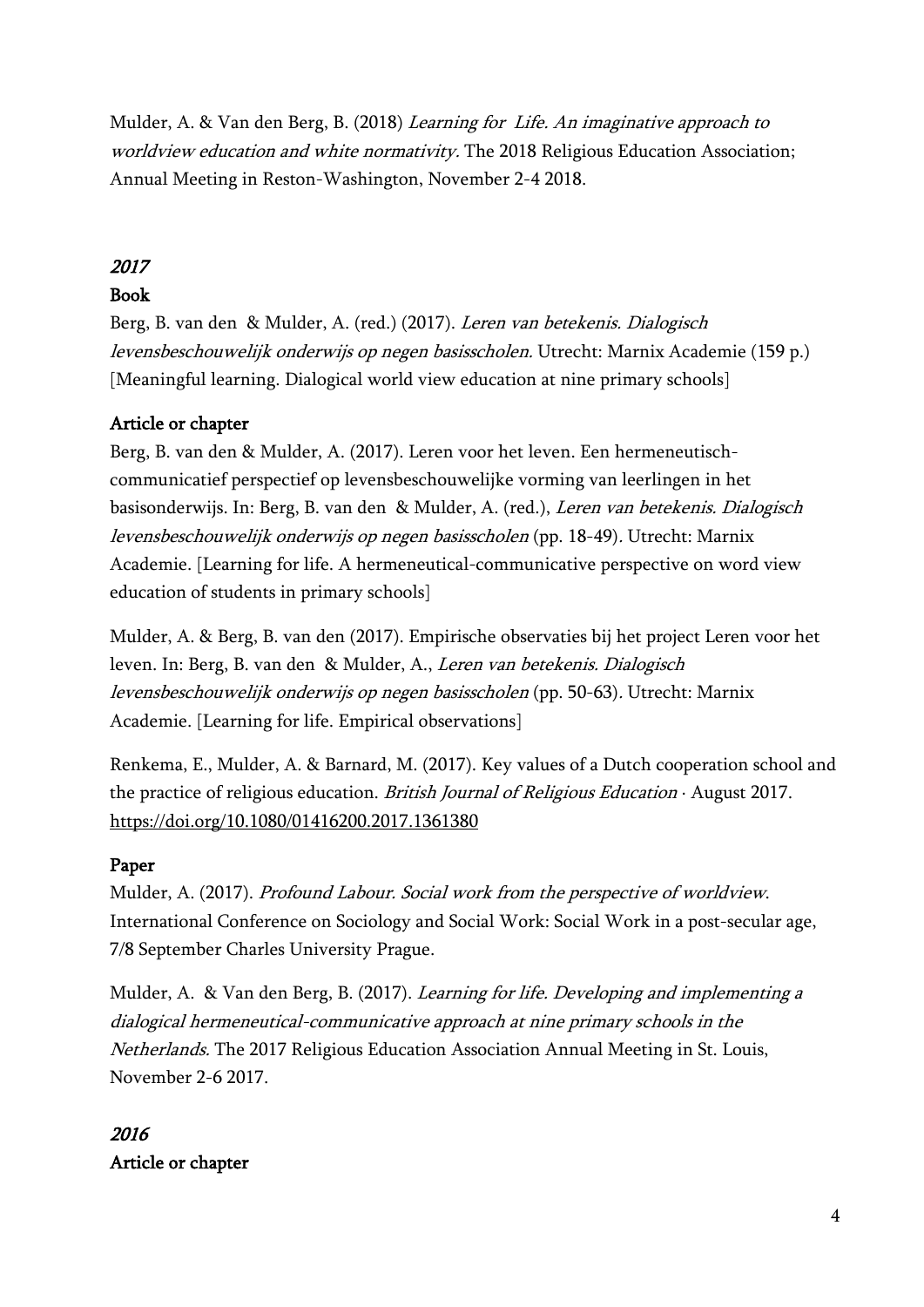Mulder, A. & Sikken-Kersten, L. (2016). Spirituality during Hemodialysis. A Pilot Study. [Nephrology Nursing Journal](https://library.annanurse.org/anna/articles/1310/view) 43 (4), 323-329.

Renkema, Mulder, A & Barnard, M. (2016). Merging Identities: Experiments in Dutch Primary Education. Religious Education 111, (1), 75-94. <http://dx.doi.org/10.1080/00344087.2016.1124013>

#### Book

Snoek, H. & Mulder A. (red.). Hoe verder met het Verhaal? Zwolle: Windesheim (134 p.) [How the Story goes on]

# Paper

Mulder, A. (2016). A glow in the dark. Challenging the concept of darkness in metal music lyrics. Dark Leisure and Music Research Symposium, Leeds Beckett University September 16th Leeds.

Mulder, A. (2016). Metalheads in the classroom. Encountering the stranger as a hermeneutical and spiritual exercise in learning diversity. The 2016 Religious Education Association Annual Meeting in Pittsburgh, November 3-7 2016.

# 2015

# Article or chapter

Vrerink, J.D.M. & Mulder, A. (2015). Speelruimte voor zin. Jeugdzorgwerkers bekwamen zich in levensbeschouwelijke communicatie. Kind en Adolescent Praktijk. Vakblad voor pedagogiek, psychiatrie en psychologie 14, 2, 36-41. [Room for meaning. Professionals in youth care qualify in religious communication]

# Paper

Mulder, A. (2015). Stimulating Imagination. The Didactical Roles of Pollefeyt Revisited . The 2015 Religious Education Association Annual Meeting in Atlanta November 2-6 2015.

# 2014

# Book

Hessel, R. & Mulder, A. (2014). [Gewoon of beperkt? Hoe jodendom, christendom en islam](http://www.uitgeverijmeinema.nl/shop.php?sField=topSearch&filter2=&filter1=alles&topSearch=gewoon+of+beperkt)  [omgaan met mensen met een](http://www.uitgeverijmeinema.nl/shop.php?sField=topSearch&filter2=&filter1=alles&topSearch=gewoon+of+beperkt) handicap. Zoetermeer: Meinema. (111pag.).[Normal or disabled? How Judaism, Christianity and Islam treat people with disabilities]

# Article or chapter

Mulder, A. (2014). [Op zoek naar zingevingsgerichte interactie in de jeugdzorg.](https://www.psychegeloof.nl/editions/psyche-geloof-25-2014-3) Psyche en Geloof 25 (3), 167-183. [In search for meaning focused interaction in youth care]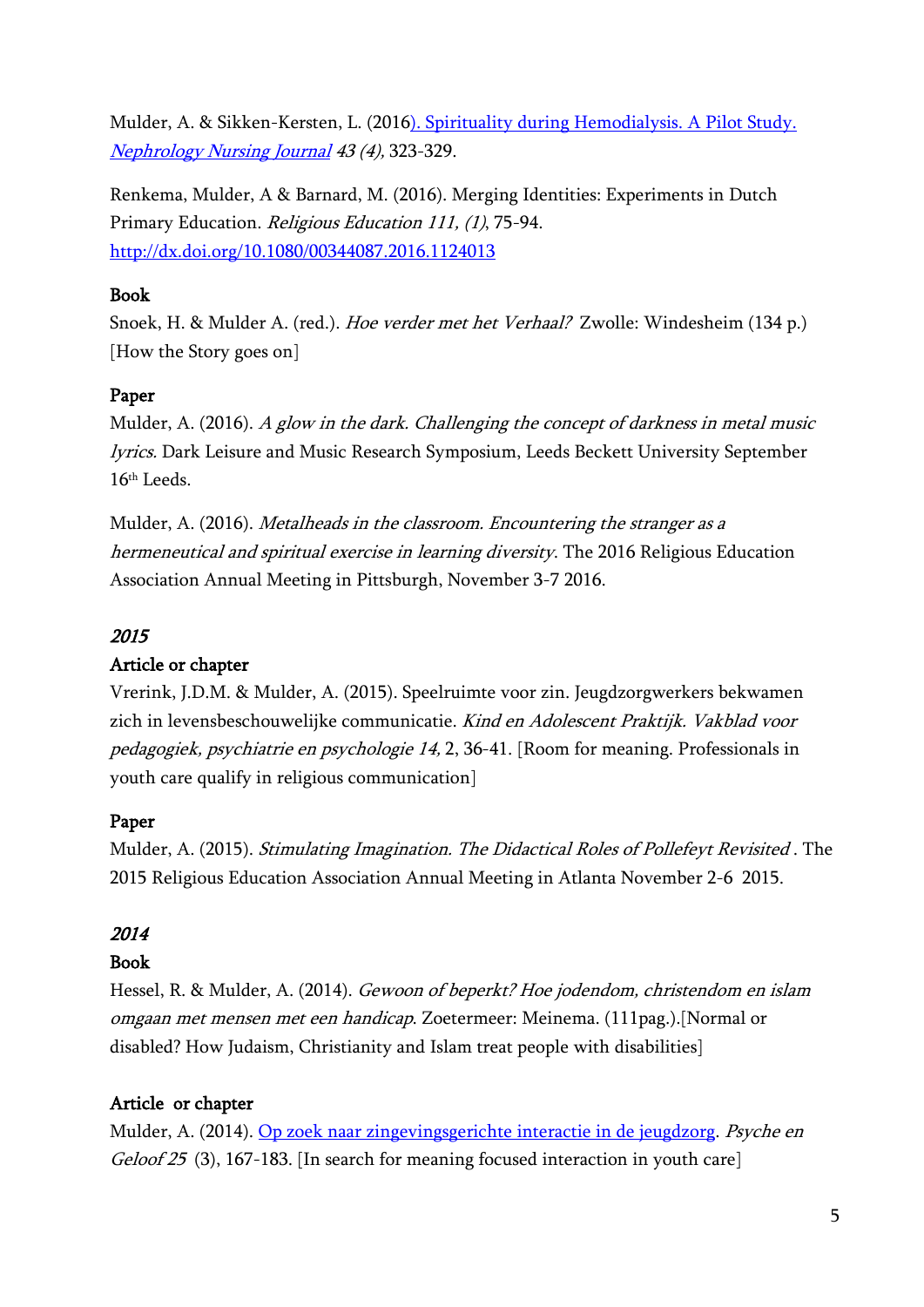Mulder, A. (2014). Engelen van nu. *Open Deur 80* (12), 12-13.[Angels today]

# 2013

# Book

Mulder, A. (eindred.) (2013). Pratijkboek: Deuren openen naar zin in jeugdzorg. Zwolle: Windesheim (81 pag.). [Open doors for meaning in youth care]. <http://dx.doi.org/10.13140/RG.2.2.26324.27523>

# Report

Mulder, A. (2013). Zingeving in de praktijk. Meta-perspectief op basis van 11 casussen. (Onderzoeksrapport RaakPubliekproject Zin in Jeugdzorg). [Construction of meaning in practice. Metaperspective based on 11 cases].<http://dx.doi.org/10.13140/RG.2.2.33244.87681>

Mulder, A. & Hessel, R. (eindred.) (2013). Conceptueel en onderzoeksmethodisch kader. Raak Publiekproject: Zin in Jeugdzorg.[Conceptual and methodoligcal framework]. <http://dx.doi.org/10.13140/RG.2.2.29889.43364>

Mulder, A. (met Zondervan, T. e.a.): Themacompetentie Communicatie over Zingeving. (Addendum Uitstroomprofiel Jeugdzorgwerker; RaakPubliekproject Zin in Jeugdzorg). [Communication on meaning: a competence]. <http://dx.doi.org/10.13140/RG.2.2.35551.74402>

Mulder, A. & Jongh, E. de (2013). Samen bouwen aan betrokkenheid. Rapport van het empirisch deel van het projectplan. (Eindrapport in opdracht van Zorggroep Noord-West Veluwe regio Harderwijk). [Building involvement in care for the elderly]. <http://dx.doi.org/10.13140/RG.2.2.11224.78083>

# 2012

# Book

Mulder, A. & Snoek, H. (red.) (2012). Werken met Diepgang. Levensbeschouwelijke communicatie in de praktijk van onderwijs, zorg en kerk. Zoetermeer: Meinema (320 pag.). [Profound labour. Communication of meaning in practices of education, care and church]

# Article or chapter

Mulder, A. & Snoek, H. (2012). Woord vooraf. In: Mulder, A. & Snoek, H. (red.). Werken met Diepgang. Levensbeschouwelijke communicatie in de praktijk van onderwijs, zorg en kerk (pp. 9-12). Zoetermeer: Meinema. [Preface]

Mulder, A. (2012). Werken met diepgang. Een introductie. In: Mulder, A. & Snoek, H. (red.). Werken met Diepgang. Levensbeschouwelijke communicatie in de praktijk van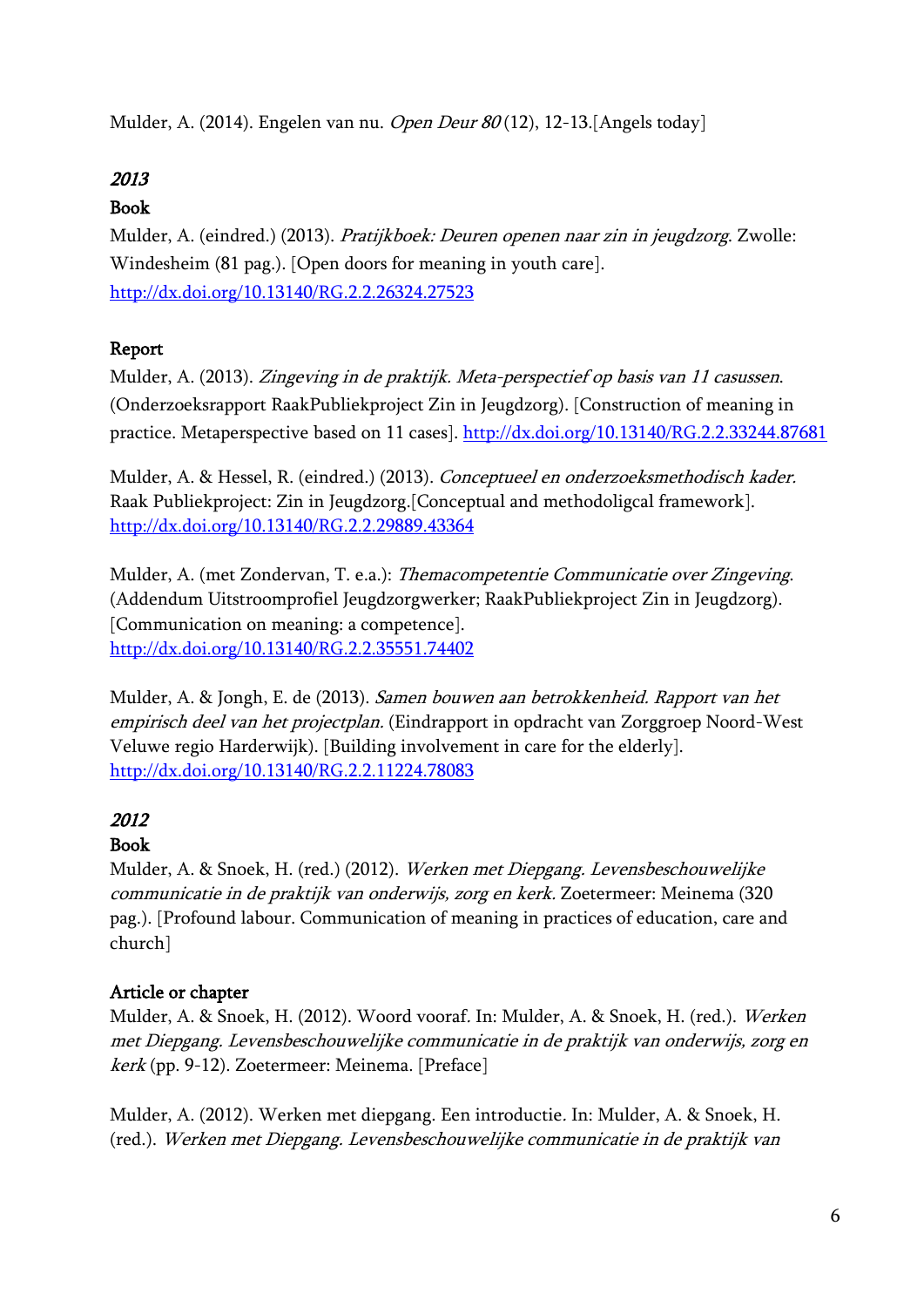onderwijs, zorg en kerk (pp. 15-45). Zoetermeer: Meinema. [Introduction in profound labour]

Stoof, A., Mulder, A., Lagemaat, T. van de & Tongeren L. van (2012). Het verlangen van reli-ondernemers. Levensbeschouwelijke communicatie tussen passie en portemonnee. In: Mulder, A. & Snoek, H. (2012). Werken met Diepgang. Levensbeschouwelijke communicatie in de praktijk van onderwijs, zorg en kerk (pp. 271-300). Zoetermeer: Meinema. [The desire of religious entrepreneurs]

Mulder, A. (2012). Carnaval: religie in een nieuw jasje? In: Handelingen 39 (1), 40-47. [Carnaval: religion in new clothes?]

Mulder, A. & Noviello, G. (2012). Heilige plekken van jongeren. In: Catechetische Service  $39(4)$ , 11-14. [Holy places of youngsters]

# 2011

# Book

Smits, C., Hettinga, M. & Mulder, A. (red.) (2011). Communities van en voor ouderen. Een wereld van kansen. Den Haag: Boom|Lemma (63 pag.). [Communities from and for the elderly. A world of chances]

#### Report

Stoof, A., Lagemaat, T. van de, Mulder A. & Tuin, L. van der (2011). Pionieren met Passie. Reli-ondernemers in bedrijf. Rapportage van een landelijk onderzoek naar het profiel, de passie en de professionaliteit van zelfstandig ondernemende theologen en religiewetenschappers. Zwolle: Windesheim.[Pioneers with passion. Religious entrepreneurs in action].<http://dx.doi.org/10.13140/RG.2.2.35073.89443>

# Article or chapter

Mulder, A. (2011). Zwijgen over een schat. Praktisch-theologische reflecties over bijzondere spirituele ervaringen. *Theologisch Debat 8* (2), 45-53. [Keeping silent about a treasure. Practical theological reflections on exceptional spiritual experiences]

Mulder, A. (2011). Het gaat om mensen. In: Geert Grote Instituut, Bewogen mensen. Werken aan zin en betekenis in beroepsopleidingen (pp. 77-85). Zwolle: Windesheim. [It is all about people]

Mulder, A. & Noviello, G. (2011). Heilige plekken van jongeren. Narthex. Tijdschrift voor levensbeschouwing en educatie 11 (3), 58-64. [Holy places of youngsters]

#### Paper

Mulder, A. & Stoof, A. (2011). Ritual coaches and the communication of traditions in a new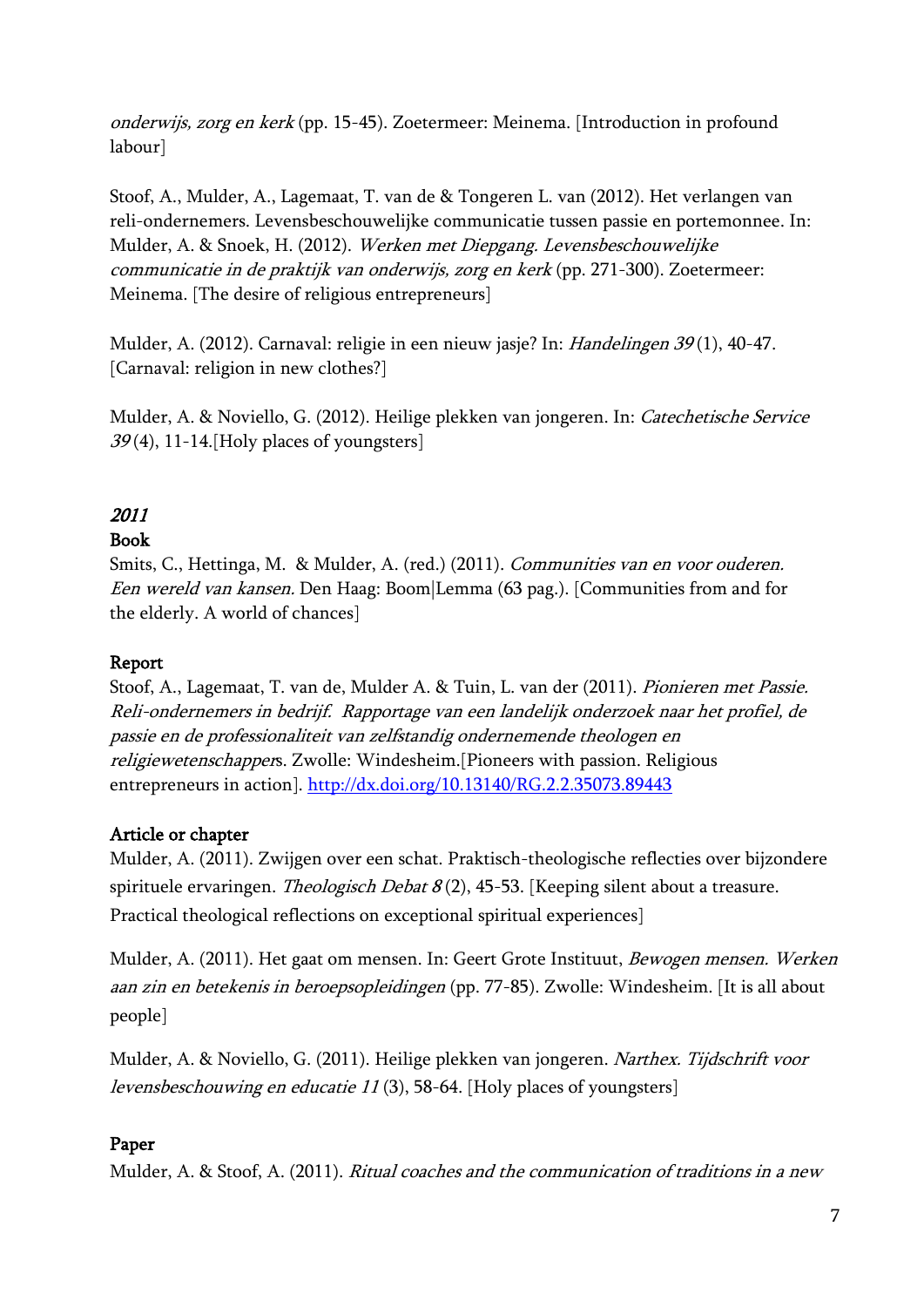perspective; internationaal wetenschappelijk congres Death, Dying and Disposal 10: New European Death Ways; Association for Study of Death and Society. Nijmegen 9/12-9-2011.

# 2010

### Book

Mulder, A. (2010). De engel van mijn grootvader. Over engelervaringen van nu. Zoetermeer: Boekencentrum (134 pag.). [The angel of my grandfather. About angel narratives of today]

Mulder, A. (2010). [Zoeken naar woorden. Praktijkgericht onderzoek naar](https://www.researchgate.net/publication/360676883_Zoeken_naar_woorden_Praktijkgericht_onderzoek_naar_levensbeschouwelijke_communicatie_in_zorg_en_onderwijs_W_I_N_D_E_S_H_E_I_M_R_E_E_K_S_K_E_N_N_I_S_E_N_O_N_D_E_R_Z_O_E_K)  [levensbeschouwelijke communicatie in zorg en onderwijs .](https://www.researchgate.net/publication/360676883_Zoeken_naar_woorden_Praktijkgericht_onderzoek_naar_levensbeschouwelijke_communicatie_in_zorg_en_onderwijs_W_I_N_D_E_S_H_E_I_M_R_E_E_K_S_K_E_N_N_I_S_E_N_O_N_D_E_R_Z_O_E_K) Zwolle:Windesheim, lectorale [rede](https://www.researchgate.net/publication/360676883_Zoeken_naar_woorden_Praktijkgericht_onderzoek_naar_levensbeschouwelijke_communicatie_in_zorg_en_onderwijs_W_I_N_D_E_S_H_E_I_M_R_E_E_K_S_K_E_N_N_I_S_E_N_O_N_D_E_R_Z_O_E_K) (51 pag.) [Reaching for words. Practice oriented research in religious communication in care and education]

### 2009

#### Article or chapter

Mulder, A. (2009). [Hermeneutiek en dodenliturgie, met en zonder kerk.](http://rjh.ub.rug.nl/jvlo/article/view/4264) Jaarboek voor Liturgie-onderzoek (Yearbook for liturgical and ritual studies) 25, 109-124. [Hermeneutics and death rites, with or without the church]

#### 2007

#### Report

Mulder, A. & Bruinsma-Beer, J. de (2007). Om weer verder te kunnen. Herdenkingsbijeenkomsten bij DELA. In opdracht van DELA Eindhoven. [In order to move on. Celebrations of remembrance at DELA]

# Article or chapter

Mulder, A. (2007). [Herdenkingsbijeenkomsten te hooi en te gras.](https://www.lucepedia.nl/lucepedia/static/images/v1/theologischdebat/2007-4_3_herdenkingsbijeenkomsten_te_hooi_en_te_gras.pdf) Theologisch Debat 4 (4), 16-19. [ Celebrations of remembrance everywhere]

#### 2001

#### Article or chapter

Mulder, A., Pieper, J. &. Uden, R. van (2001). From myth to act. Modern pilgrimage to Santiago. In: Post, P., Tongeren, L. Van & Scheer, A. (eds.), Christian Feast and Festival. The Dynamics of Western Liturgy and Culture (pp. 729-746). Leuven: Peeters.

Mulder, A. Uden, R. van & Pieper, J. (2001). Pastores: hoe redden ze het rond de crematieplechtigheid? In: Sonnberger, K., Zondag, H. & Iersel, F. van (red.), Redden pastores het? Religieus leiderschap aan het begin van de eenentwintigste eeuw (pp. 62-82). [How do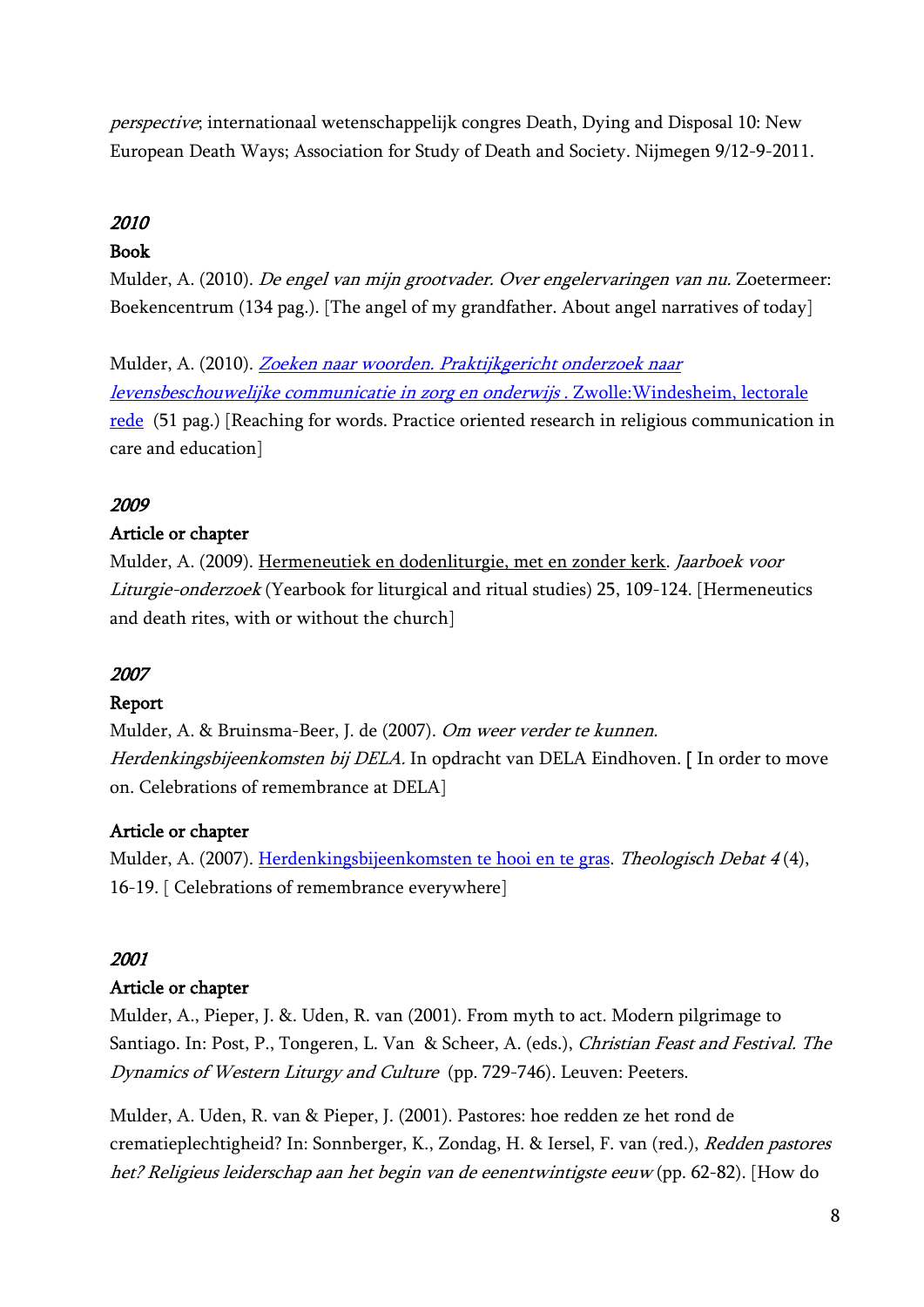ministers handle rites of cremation?]

#### Paper

Mulder, A. (2001). Op zoek naar bronnen voor een adequate crematieliturgie in een postmoderne context. Paper gepresenteerd 22/5/2001 congres Levensrituelen en sacramentaliteit tussen continuïteit en discontinuïteit, Soesterberg.

#### 2000

#### Book

Mulder, A. (2000). Geloven in crematieliturgie. Een pastoraalliturgisch onderzoek naar [hedendaagse crematieliturgie in een rooms-katholieke context.](https://repository.ubn.ru.nl/bitstream/handle/2066/118975/118975.pdf?sequence=1&isAllowed=y) Baarn: Gooi & Sticht (291 p.; proefschrift Katholieke Universiteit Nijmegen). [Faith and the liturgy of cremation. A pastoralliturgical research concerning the Roman-Catholic liturgy of cremation; doctoral dissertation]

#### 1999

#### Article or chapter

Mulder, A., Pieper, J.& Uden, R. van (1999). Moderne pelgrims naar Santiago de Compostela. Van mythe naar handeling. In: Pieper, J., Post, P. & Uden, R. van (red.). Pelgrimage in beweging. Een christelijk ritueel in nieuwe contexten (pp. 39-56). Baarn: Gooi & Sticht. [ Modern pilgrims to Santiago de Compostela. From myth to act]

#### 1998

#### Book

Mulder, A., Groen. E. & Boer, C. de (red.) (1998). Manieren van vieren. Nadenken over liturgie in veelvoud. Zoetermeer: Meinema (204 pag.). [Ways of celebrating. Reflections on multiple liturgical practices]

#### 1997

#### Book

Caspers, C. & Mulder, A. (red.) (1997). Jaarboek voor Liturgie-onderzoek 13. Groningen: Instituut voor Liturgiewetenschap (311 pag.) [Yearbook for liturgical and ritual studies]

#### Article or chapter

Mulder, A. (1997). "Naakt kom ik uit de [schoot van moeder aarde, naakt keer ik daar terug"](https://ugp.rug.nl/jvlo/article/view/38383)  [\(Job 1,21\). Aardesymboliek, Bijbel en begrafenisliturgie.](https://ugp.rug.nl/jvlo/article/view/38383) Jaarboek voor Liturgie-onderzoek (Yearbook for liturgical and ritual studies) 13, 149-166. [Symbols of the earth, bible and burial]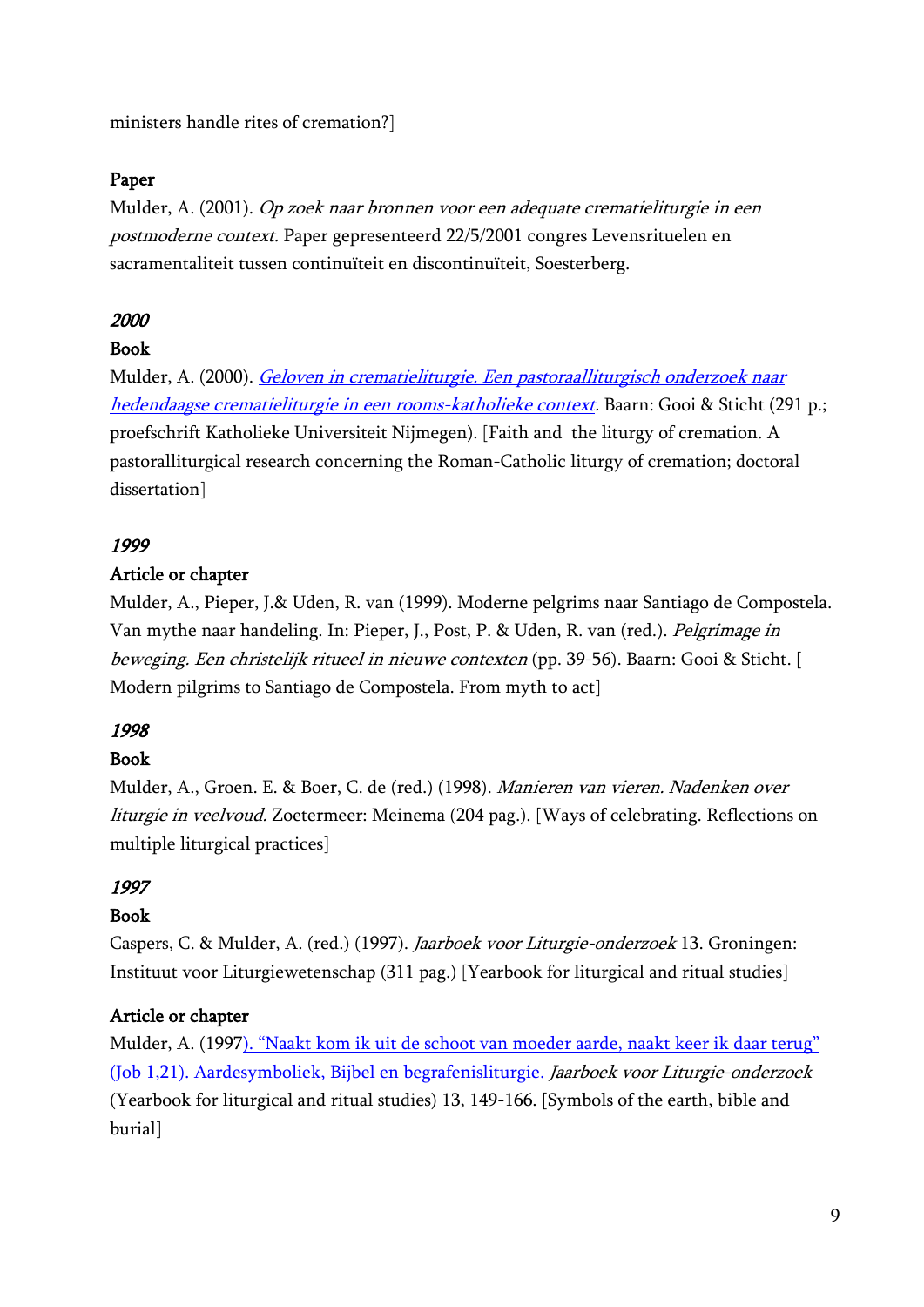# 1996

# Book

Mulder, A. & Scheer, T. (red.) (1996). Natuurlijke liturgie. Baarn: Gooi & Sticht (176 pag.). [Natural liturgy]

# Article or chapter

Mulder, A. (1996). 'Gered als door vuur heen' (1 Korintiërs 3,15). Vuursymboliek in Bijbel en crematieliturgie. In: Mulder, A. & Scheer, T. (red.), Natuurlijke liturgie (pp. 29-49). Baarn: Gooi & Sticht. [Symbols of fire, bible and cremation]

Mulder, A. (1996). 'Zodat ik veilig tot voorbij de dood mij jou durf toevertrouwen'. Reflecties over troosten en uitdagen in de uitvaartliturgie. Tijdschrift voor Liturgie 80 (4), 227-246. [Reflections on comforting and challenging in funeral liturgy]

# 1995

# Article or chapter

Mulder, A. (1995). Op zoek naar de ware pelgrim. Over pelgrimage en toerisme. In: Uden, M. van, Pieper, J. & Post, P. (red.), Oude sporen, nieuwe wegen. Ontwikkelingen in bedevaartonderzoek (pp. 15-52). Baarn: Gooi & Sticht. [In search for the true pilgrim. About pilgrimage and tourism]

Mulder, A. (1995). [Zingeving en psychosociale hulpverlening.](https://www.psychegeloof.nl/editions/psyche-geloof-6-1995-4) Psyche en Geloof 6 (4), 174- 192. [Construction of meaning and psycho-social care]

# 1993

# Article or chapter

Mulder, A. (1993). Liturgie en eschatologie. Een bespreking van eschatologische beelden in de officiële Nederlandse crematieliturgie. Tijdschrift voor Liturgie 77 (4), 240-254. [Liturgy and eschatology. Eschatological images in the official Dutch liturgy of cremation]

# 1992

# Article or chapter

Mulder, A. (1992). [Op zoek naar een adequate](https://www.google.com/url?sa=t&rct=j&q=&esrc=s&source=web&cd=&ved=2ahUKEwjOu8ehyej3AhUHuaQKHSh1DMEQFnoECA8QAQ&url=https%3A%2F%2Fugp.rug.nl%2Fjvlo%2Farticle%2Fdownload%2F38496%2F36064&usg=AOvVaw1SaHaDzLqiPCY5dw3OeGMy) crematieliturgie. Jaarboek voor Liturgieonderzoek (Yearbook for liturgical and ritual studies) 8, 273-283. [How to find a suitable liturgy of cremation]